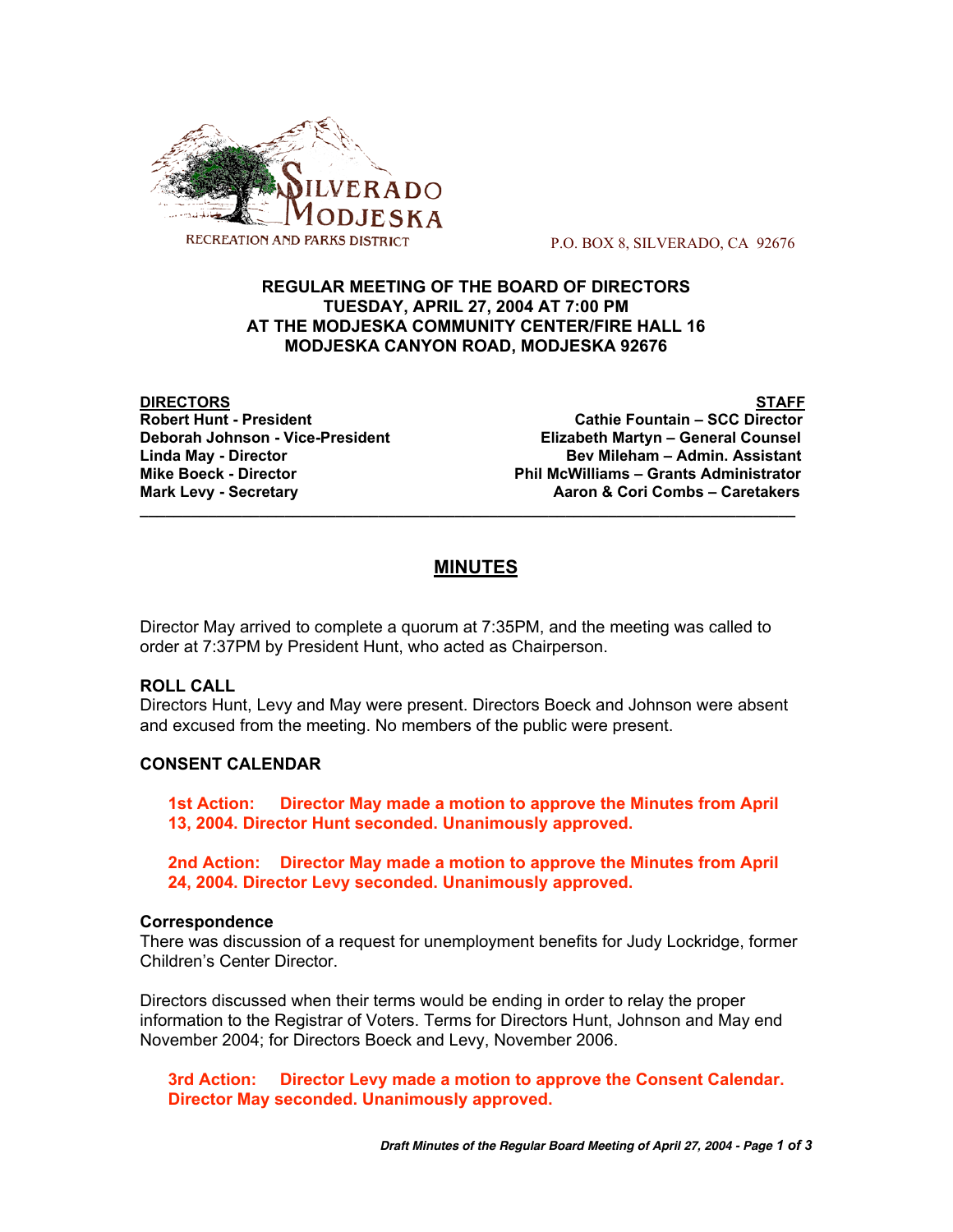## **APPROVAL OF TRANSMITTALS**

**4th Action: Transmittal 04-04H for \$350.00 total for Director attendance at the April 3, 2004 Special Board Meeting and the April 13, 2004 Regular Board Meeting to: Director Boeck, \$100.00; Director Johnson, \$100.00; Director Levy, \$50.00; Director May, \$100.00. Director Levy made a motion to approve payment, Director May seconded, unanimously approved.**

**5th Action: Transmittal 04-04I for \$891.95 total to: Southern California Edison for \$361.19; Phil McWilliams, compensation for 3/1/04 to 3/31/04 in the amount of \$480.00; Home Depot for \$50.76. Director May made a motion to approve payment, Director Levy seconded, unanimously approved.**

**6th Action: Transmittal 04-04J for \$2,000.00 total to: Silverado Modjeska Recreation and Parks District to effect the transfer of \$2,000.00 of former General Manager Molendyk's returned salary to the District's Bank of America account for use in the Recreation Program, as previously and specifically approved at the Regular Board Meeting of March 9, 2004. Director May made a motion to approve payment, Director Levy seconded, unanimously approved.**

**7th Action: Transmittal 04-04K for \$300.00 total to: Charmaine M. Alvarado, for Strategic Planning Workshop facilitator services on April 3, 2004 as approved at the Regular Board Meeting of March 9, 2004. Director Levy made a motion to approve payment, Director Hunt seconded, unanimously approved.**

There was discussion of payment for the annual license fee for the Children's Center. Directors felt that it should be paid by the Children's Center. President Hunt pointed out that according to the annual audits it has been paid out of the General Fund for many years. It was decided to seek advice from the District Auditor and report back to the Board.

The Board discussed a van owned by the Peterson family, used for the Children's Center's field trips and that underwent a few repairs totaling \$300.00. Concern was expressed about liabilities and insurance issues. It was decided President Hunt would contact CAPRI for clarification.

#### **OTHER DISTRICT BUSINESS**

The Bat Bridge negotiations with Vulcan continue to progress, and the bridge itself has generated a lot of public interest. The Board discussed the importance of looking at all the liability aspects that could be involved in accepting ownership of the bridge, including maintenance, state required inspections and life-span certification, and liability insurance. Director Boeck will be participating in an examination tour of the bridge and nearby trails on May 6 with Supervisor Campbell and representatives from TIC, HB&P and other interested groups.

The Board discussed returning to one Board Meeting a month, noting that a major reason for the second meeting is to continue making timely payment of bills but the savings in late fees are more than offset by the Director's meeting fees. Will continue discussion at a future meeting and stay with two per month for now.